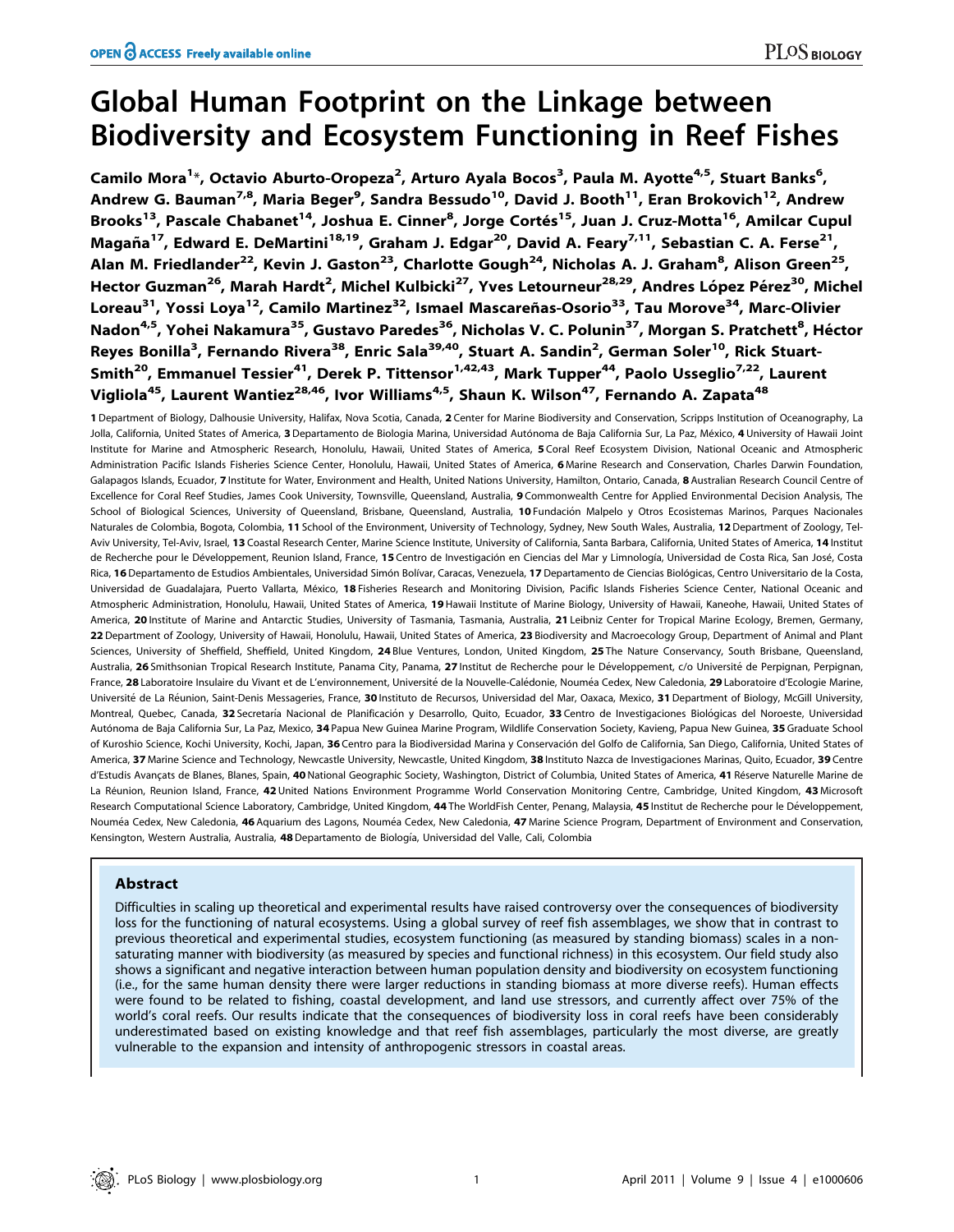Citation: Mora C, Aburto-Oropeza O, Ayala Bocos A, Ayotte PM, Banks S, et al. (2011) Global Human Footprint on the Linkage between Biodiversity and Ecosystem Functioning in Reef Fishes. PLoS Biol 9(4): e1000606. doi:10.1371/journal.pbio.1000606

Academic Editor: Steve P. Ellner, Cornell University, United States of America

Received July 28, 2010; Accepted February 18, 2011; Published April 5, 2011

Copyright: © 2011 Mora et al. This is an open-access article distributed under the terms of the Creative Commons Attribution License, which permits restricted use, distribution, and reproduction in any medium, provided the original author and source are credited

Funding: The main funding was provided by the Sloan Foundation through the Census of Marine Life's Future of Marine Animal Populations and Natural Geography in Shore Areas projects. Additional funding and support were provided by the Royal Society; the Leverhulme Trust; Nakheel PJSC; the Gordon and Betty Moore Foundation; Galapagos National Park Service; Charles Darwin Foundation; Conservation International; Walton Family Foundation; the Australian Research Council; National Geographic; the Western Indian Ocean Marine Science Association; the German National Academic Foundation; the Coral Reef Conservation Program of the National Oceanic and Atmospheric Administration; The National Marine Fisheries Service Office of Habitat Conservation; the 21st Century Centers of Excellence Program of the Japan Society for the Promotion of Science; the French Institute for Biodiversity; the David and Lucile Packard Foundation; the Wildlife Conservation Society; the United States National Science Foundation's Long-term Ecological Research Program; The Conservation Leadership Programme; Australian Institute of Marine Sciences; the Australian Department of Environment, Water, Heritage and the Arts; The Marisla Foundation Environment Program; the World Wildlife Fund; The Ocean Conservancy; and the Natural Sciences and Engineering Council of Canada. The funders had no role in study design, data collection and analysis, decision to publish, or preparation of the manuscript.

Competing Interests: The authors have declared that no competing interests exist.

Abbreviations: MPA, marine protected area

\* E-mail: moracamilo@hotmail.com

### Introduction

The growth and spatial expansion of the world's human population have inevitably been accompanied by changes in land use, pollution, and exploitation of natural resources [1], which in turn have raised concerns over the loss of species [2] and imperilment of ecosystem functioning [3–10]. Although theoretical and experimental studies have demonstrated that biodiversity loss is often detrimental to multiple ecosystem properties [4–8], the extrapolation of this finding to actual scenarios of human impacts remains contentious because of the difficulty in simulating the full complexity of natural ecosystems  $[7-10]$ . Thébault and Loreau [11], for instance, created a theoretical model and concluded that ecosystem functioning ''does not always increase with…diversity and that changes in biodiversity can lead to complex if predictable changes in ecosystem processes.'' Similarly, Fukami and Morin [12] showed that the history of colonization can yield different forms of the biodiversity–ecosystem functioning relationship. Finally, Cardinale et al. [13] demonstrated the theoretical role of scale, disturbances, and dispersal in shaping biodiversity– functioning relationships. As noted, theoretical and experimental approaches have also generated a case for reasonable doubt about the extrapolation of results to natural conditions, and this has been outlined in several recent meta-analyses. For instance, Hillebrand and Matthiessen [9] concluded that ''empirical and theoretical studies do not reflect the complexity of natural ecosystems, which makes it difficult to transfer the results to natural situations of species loss.'' Likewise, Balvanera et al. [7] stated that ''simple generalizations among ecosystem types, ecosystems properties or trophic level manipulated or measured will be difficult to sustain.'' Similarly, Srivastava and Vellend [8] argued that ''although there is substantial evidence that biodiversity is able to affect function, particularly for plant communities, it is unclear if these patterns will hold for realistic scenarios of extinction, multitrophic communities, or larger scales.'' Finally, Duffy [10], who reviewed the emerging issue of the scalability of small-scale experiments to the real world, concluded that previous research may have greatly underestimated the real effects of diversity on the functioning of natural ecosystems. In short, theoretical and experimental studies have provided a fascinating view into the ecosystem consequences of biodiversity loss, but these same studies also show that there is uncertainty in the extrapolation of their results to natural conditions. Unfortunately, assessment of the relationship between biodiversity and functioning in natural ecosystems remains rare, particularly at landscape and regional levels [4,6,7]. The limited

validation of experimental and theoretical studies, combined with the increasing expansion and intensity of human stressors [1], highlights a key research gap that has been referred as a ''major future challenge'' of modern ecology [4].

In this study, we carried out a global survey of reef fish assemblages (Figure 1; Tables S1 and S2) to assess the link between diversity and functioning in a natural ecosystem. Our study provides a real and relevant framework for evaluating the role of biodiversity on ecosystem functioning. However, in contrast to experimental and theoretical studies where alternative drivers can be controlled, field studies like ours can be confounded by the effects of additional variables that are impossible to manipulate under natural conditions. To address this issue, we assessed the relationship between biodiversity and ecosystem functioning while simultaneously examining the role of alternative factors including environmental, physiographic, and anthropogenic variables (see Materials and Methods). We assessed these relationships with the use of structural equation modeling, a statistical framework that evaluates the causality of relationships in the face of collinear and/ or confounding variables [14]. In contrast to previous experimental and theoretical work, our study of a natural ecosystem demonstrates that the relationship between biodiversity and function is non-saturating (this pattern was consistent among regions and robust to the effects of several confounding factors; Figures 1 and S1, S2, S3; Table S3). We also found a negative interaction between human density and biodiversity such that the deleterious effects of human density on standing biomass were stronger at more diverse reefs. The existence of a non-saturating relationship between standing biomass and biodiversity, at least for coral reefs, indicates that the consequences of losing biodiversity may be significantly greater than previously anticipated, while the reduction of biomass due to human density suggests that all reefs, particularly those that are more diverse, are highly vulnerable to the expansion and increasing intensity of human activities in coastal areas.

# Results/Discussion

Here we used the standing biomass of reef fish assemblages as our metric of ecosystem functioning. This metric has been one of the primary proxies of ecosystem functioning used in previous experimental studies [5,15] and is directly and/or indirectly relevant to the full extent of properties implied in the definition of ecosystem functioning. In a broad sense, ecosystem functioning is a term used to encompass a variety of ecosystem properties related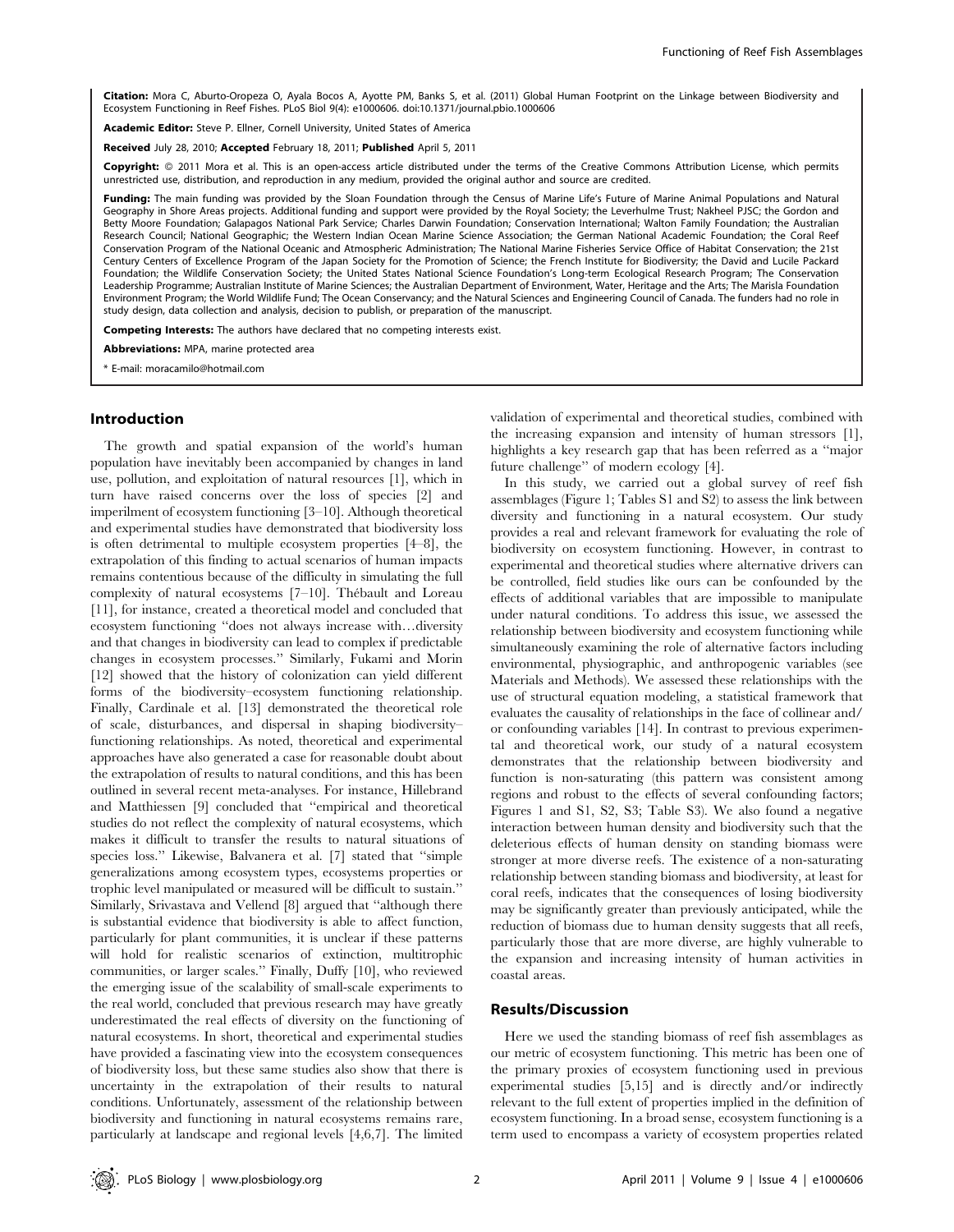#### Author Summary

The increasing intensity of human disturbance worldwide is triggering unprecedented biodiversity losses, which is raising concerns over whether ecosystems will work and continue delivering goods and services to humanity. In contrast to previous experimental studies, which describe saturating relationships between ecosystem functioning and biodiversity, we show that in reef fish systems, functioning (as standing biomass) accelerates with the addition of new species. This non-saturating relationship implies unique contributions of species to the functioning of this ecosystem and indicates that the consequences of losing biodiversity are significantly greater than previously anticipated. We also demonstrate a negative effect of human density on reef fish functioning such that for the same number of people the loss of standing biomass is significantly larger in more diverse ecosystems. Unfortunately, human effects can arise through multiple stressors (such as fishing, coastal development, and land use) and are widespread and likely to worsen, as some 75% of the world's coral reefs are currently nearby human settlements and because almost all countries with coral reefs are expected to double their populations within the next 50 to 100 years. Our results call for both further investigation of the impact of biodiversity on ecosystem functioning and strategies to manage and prevent the increasing intensity and expansion of anthropogenic stressors in coastal areas.

to ''pools'' and ''fluxes'' of matter and energy [4] and the ecosystem provision of goods and services [6,16]. Standing biomass is already a ''pool'' of matter, and through food provision it represents one of the main ecosystem services that coral reefs provide to human societies [17]. There is a strong relationship between body mass and metabolic energy requirements in fishes (e.g., [18,19]), and thus an accurate surrogacy between standing biomass and energy fluxes in fish assemblages (e.g., [19,20]; see also demonstration in Figure S1, Text S1, and Tables S4 and S5).

In previous experimental studies, the relationship between ecosystem functioning and biodiversity has yielded saturating relationships with the slopes of power functions (i.e., power coefficients) ranging between 0.15 and 0.32; the great majority of those studies used exactly the same variables used in this study [5]. Our analysis shows that among regions, despite environmental and historical differences, there was a similar non-saturating relationship between standing biomass and species richness, with markedly steeper slopes than previously reported in experimental studies. In fact, in seven of eight cases analyzed, the power coefficients were significantly greater than 1, indicating concaveup shapes for the relationship between standing biomass and richness. The hypothesis that the power coefficient was equal to 1 was rejected at  $p<0.05$  in all cases, except for the relationship between biomass and species richness in the Indian Ocean (i.e., Pacific: power coefficient = 1.2,  $R^2 = 0.38$ ; Indian: power coefficient = 1.1,  $R^2 = 0.58$ ; Caribbean: power coefficient = 1.8,  $R^2$  = 0.53; Eastern Pacific: power coefficient = 2.6,  $R^2$  = 0.6; Figure S2). The slopes became steeper with the use of functional richness (Pacific: power coefficient = 2.3,  $R^2$  = 0.38; Indian: power coefficient = 2.3,  $R^2 = 0.50$ ; Caribbean: power coefficient = 3.0,  $R^2 = 0.44$ ; Eastern Pacific: power coefficient = 4.3,  $R^2 = 0.4$ ; Figures 2A–2D and S2; calculation of functional richness is detailed in Materials and Methods and Table S2; see Table S3 for comparison of different model fits). The steeper relationship with functional richness likely emerges from the fact that adding one functional group amounts to adding the biomass of multiple species. General trends were similar using species richness or functional richness (Figures S2 and S3); however, given the greater relevance of functional diversity to ecosystem functioning [21], for the remainder of the paper we describe the results using functional richness unless otherwise indicated.

In field studies, species or functional richness is likely to be correlated with abundance; hence, links between biomass and richness might not occur if differences in abundance are controlled. We assessed this possibility by standardizing our sampling sites to an equal number of individuals, so that the relationship between standing biomass and richness (whether of species or functional groups) could be assessed independently of variations in abundance. This reanalysis still yielded similar and strong relationships between standing biomass and richness (Figure S3). Using structural equation modeling to account for the effects of abundance and the environment on diversity, we found that functional richness retained a significant and independent effect on standing biomass in all regions (Figure 2M). Finally, we compared our patterns to a null model in which, from regional pools, we randomly selected individuals from randomly selected functional groups to equal the abundance of functional groups in each assemblage. This comparison demonstrated that the pattern between standing biomass and



Figure 1. Sampled locations. Red stars represent sample locations. Regions analyzed are separated with solid black lines. doi:10.1371/journal.pbio.1000606.g001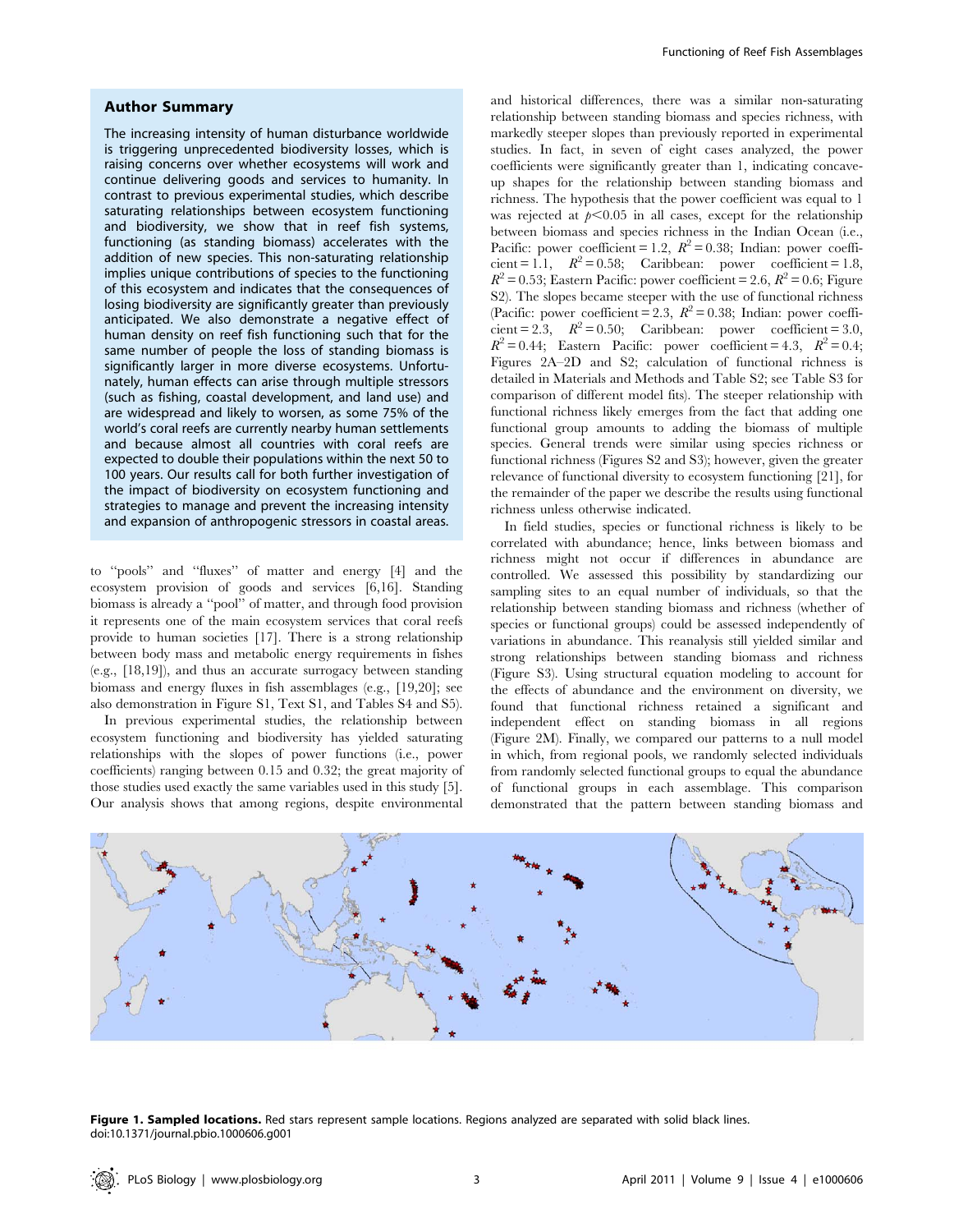

Figure 2. Predictors of standing biomass in reef fishes. (A-D) Plots showing the relationship between standing biomass and functional richness for each region. Plots are on a logarithmic scale because this produces better fit to the data (Table S3; see Figure S2 for plots with species richness and Figure S3 for plots controlling for abundance of individuals). Blue lines indicate the linear trend fitted to the data, while red lines indicate 95% confidence intervals around the mean trend line relating standing biomass and diversity as calculated from the null model described in the text (results based on 100 runs of such null model). (E–H) Plots depicting the relationship between standing biomass and human population density. (I–L) Plots outlining changes in standing biomass as calculated from estimates of its covariance with functional richness and human population density as predicted from the structural equation model shown in (M). Fitting the equation that predicts standing biomass from human population density and functional richness is superior to fitting a trend surface over the raw data, as the former accounts for other variables (Figure S5 shows fits to the raw data). Equations were fitted only over the range of values of the data collected, which are indicated with black dots. (M) Diagram showing the unstandardized covariance estimates for the relationships in the structural equation model run independently for each region. All variables were logtransformed. The goodness-of-fit metrics are shown inside (M). The best model for each region included the variables for which the unstandardized covariance estimates are shown. Statistical significance for all relationships is best assessed from the results of the structural equation model given the control of confounding factors. Significance of covariance estimates with critical ratios significant at  $p<0.0001$  (\*\*\*),  $p<0.001$  (\*\*), and  $p<0.01$  (\*) are indicated beside each estimate. Chi/DF, Chi-square divided by the degrees of freedom; EP, Eastern Pacific; GFI, goodness-of-fit index. doi:10.1371/journal.pbio.1000606.g002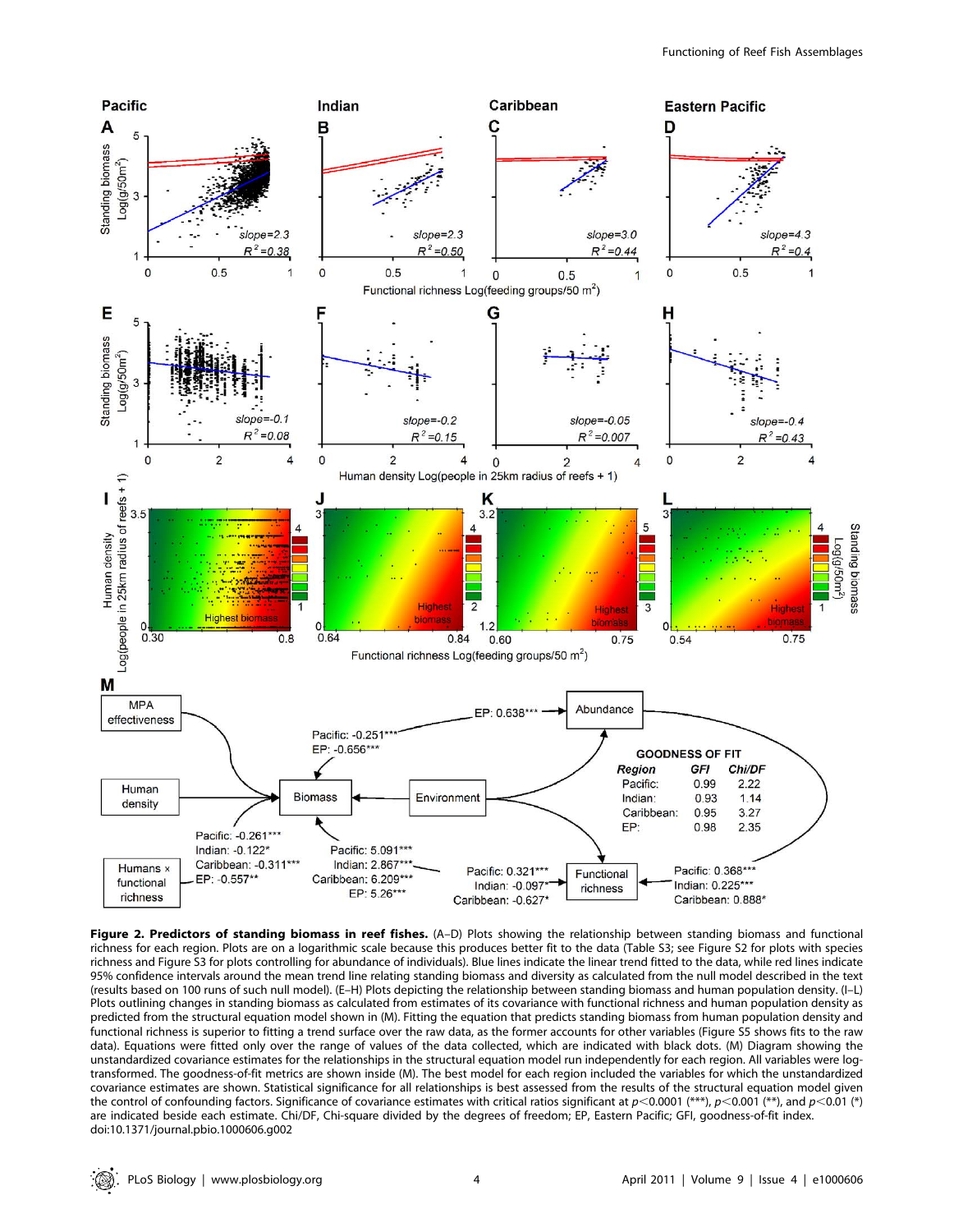functional richness was unlikely to emerge by mere sampling of equally abundant functional groups from regional pools (red lines in Figure 2A–2D). The overall results of these analyses indicate that while abundance influences standing biomass, there is an equally strong and independent effect of diversity on standing biomass.

Non-saturating relationships between standing biomass and richness can arise through different mechanisms, some of which are supported by field or theoretical studies, but whose ultimate confirmation will require future studies. Theoretically, accelerating relationships between standing biomass and richness can occur when ecological interactions among species enhance their fitness in a given assemblage [22–25]. In the case of reef fishes, ecological interactions such as predation and competition can trigger faster somatic growth to gain a competitive advantage or to escape size-dependent predation [26,27]. These ecological interactions can also cause early sexual maturation, leading to greater offspring production to compensate for higher mortality [26,27]. Over evolutionary time, predation and competition can also lead to greater specialization, which favors faster somatic growth in feeding-specialized [28] and habitat-specialized [29] reef fishes. Coral reefs are structurally complex environments, which favor an even greater degree of specialization and more efficient use of narrower niches, making this type of ecosystem particularly likely to yield non-saturating relationships between richness and standing biomass. Non-saturating relationships may also reflect the effect of selective extinction of large species, which can be more extinction prone and more functionally efficient, therefore leading to more rapid declines in ecosystem functioning than random extinctions [30]. The effects of selective extinctions on ecosystem functioning can also be exacerbated because the lack of competitors of large species reduces the chance for compensatory responses or substitutability by other species [31]. Another possible mechanism is a ''sampling effect'' that results from the addition of species from a regional pool. However, our null model indicated that the link between standing biomass and richness is unlikely to result through simple sampling of equally abundant functional groups (red lines in Figure 2A–2D). Finally, the relationship between standing biomass and diversity could also be caused indirectly by factors not considered here. However, although we cannot refute this possibility, we made every effort to evaluate a broad range of variables known to affect reef fish assemblages. Regardless of the mechanism, the nonsaturating relationship between standing biomass and diversity in reef fishes challenges the current paradigm emerging from experimental studies of a near-universal asymptotic relationship between ecosystem functioning and biodiversity [5]. It also confirms previous concerns about the extrapolation of experimental studies to predict the consequences of biodiversity loss in natural ecosystems [7–10] and implies that the true impact of biodiversity loss on ecosystem functioning may have been substantially underestimated [10].

We evaluated the effect of human population density on standing biomass as a main effect and in interaction with functional diversity. We used human population density as a proxy for disturbances (see Figure 3), whereas its interaction with functional diversity was considered to test the possibility that biodiversity offers greater resilience or, conversely, more vulnerability to disturbances (see Materials and Methods). Among regions, the main effect of human population density was negative, although the fit, with the exception of the Eastern Pacific, was very poor (Figure 2E–2H). Accordingly, the main effect of human population density was not selected among the set of variables that ''best'' predict standing biomass (Figure 2M). In contrast, the interaction between functional richness and human density was selected in the ''best'' models for all regions (Figure 2M). This significant interaction can explain the overall weak effect of human population alone, as for the same number of people, standing biomass can be different, depending on local biodiversity. The overall pattern of the interaction between human density and biodiversity showed that standing biomass declined significantly from reefs with high diversity and low human density towards reefs



Figure 3. Surrogates for human population density near reefs. To assess the likely mechanism mediating the effect of human population density on reef fish biomass, we analyzed the relationships between human density near reefs and (A) fishing, (B) nutrient loads, and (C) habitat alteration. Fishing was estimated from reef fish landings reported to the Food and Agriculture Organization (http://www.fao.org/fishery/statistics/ software/fishstat). For each country with coral reefs, we averaged reef fish landings between the years 1997 and 2001. Reef fish stocks were discriminated by classifying each of 1,472 stocks reported to the Food and Agriculture Organization as reef- or non-reef-associated using the Internet and other sources (http://www.fishbase.org). Nutrient load was quantified as fertilizer consumption using data obtained from the World Development Indicators database (http://www.worldbank.org/data). Finally, habitat alteration was quantified as the area of modified land indicated in the Global Land Cover 2000 dataset (http://ies.jrc.ec.europa.eu/global-land-cover-2000). Technical note: For purposes of comparison all variables were standardized by country area and area of reef. To control for type I errors arising from standardizing data by a common factor, significance levels were calculated by Monte-Carlo simulation, in which the slopes of the plots were calculated for each of 10,000 iterations in which standardization was done with random country areas and reefs, and then determining the fraction of ''random'' slopes above the true slope [51]. doi:10.1371/journal.pbio.1000606.g003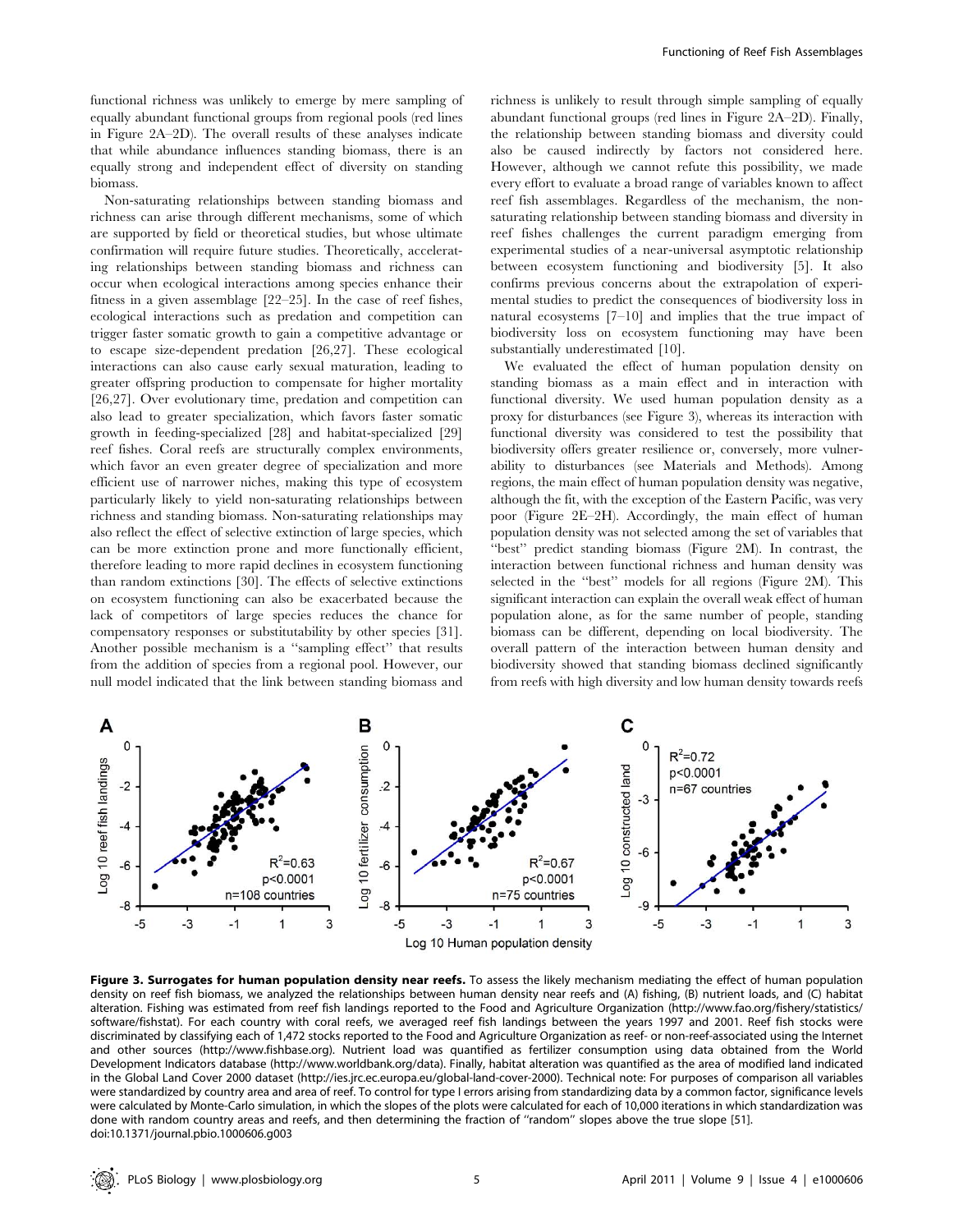with low diversity and large human populations (Figure 2I–2L). The implication of this interaction is that for the same number of people there is a larger reduction of biomass in more diverse systems; in other words, if one relates standing biomass to human density, the slope of this relationship becomes steeper among reefs of higher diversity (Figure S4). We presume that the stronger deleterious effect of human density on the functioning of diverse reefs can be related to the selective extinction of large species. Selective extinction of large species is well known in reef systems [17,27,32]. As mentioned before, the loss of large fish can lead to a rapid loss of ecosystem functioning [30], and their lack of competitors can prevent compensatory dynamics and/or substitutability by other species [31]. High-diversity systems may also be more vulnerable to human activities, as intrinsically more species and/or functional groups can be vulnerable to the large plethora of anthropogenic stressors. Independent of the mechanism, this result indicates that reef fish assemblages, particularly the most diverse, are greatly vulnerable to the effects of anthropogenic stressors (this may also be the case for corals [33]).

Finally, we found that marine protected area (MPA) effectiveness (see Materials and Methods for an explanation of this index) and environmental conditions were poor predictors of standing biomass, as neither one of these variables was selected for inclusion in the best models predicting standing biomass in all regions (Figure 2M). MPAs are a broadly recommended tool for halting declines in biodiversity [34–37], given their overwhelmingly positive effects on different ecological metrics, including standing biomass, as demonstrated in several meta-analyses (e.g., [36]). Our contrasting result about the effect of MPAs can be explained by different reasons. One possible explanation is statistical. Most studies on MPAs compare ecological conditions inside versus outside protected areas and/or before and after their establishment. A condition of these types of studies is that at this small scale the range of variation is always smaller than the range of variation that will be observed at a larger scale [38,39]. As a consequence, the effect of MPAs can be reduced and at times lose its significance when compared to other factors in large-scale analyses [38–40]. Another possible explanation relates to the fact that MPAs are established mainly to address the effects of overfishing; however, other threats such as climate change, pollution, habitat loss, and invasive species can be just as deleterious [39–44] and are generally not (or cannot be) regulated within MPAs [37,39,40,44]. This, in turn, would render moot any effect of MPAs, particularly over broad scales. The reduced effect of environmental variables on standing biomass was likely because the studied ecosystems occur in narrow regional tropical bands where environmental variation is low.

In this study, we used human population density as a generic proxy for anthropogenic disturbances given the availability of high-resolution and reliable data on human populations over the global domain examined. An important question, however, is, what particular human activity is responsible for the pattern described here? The effect of human density on standing biomass can operate through various mechanisms such as fishing, coastal development, and land use, each of which can result in deleterious effects on reef fish assemblages through overexploitation and the loss or degradation of habitats [32,34]. To assess the human activities that may be responsible for the patterns described here, we compared human population density to proxies for fishing, coastal development, and land use (note: data on these measures were available only at the country level; Figure 3). Our results indicated that human density is highly and significantly related to the intensity of all three activities (Figure 3). Although the high collinearity among these proxies prevents us from making

statistical inferences about causality, the fact that all proxies have been shown to affect reef fish assemblages [32,34] suggests that the patterns described here may emerge through a combination of multiple human activities.

The relevance of our results depends on the degree to which coral reefs, regionally and globally, are located near human settlements. Overlaying a map of the distribution of the world's human population on the global distribution of coral reefs, we found that in the year 2000, over 75% of the world's roughly  $507,000 \text{ km}^2$  of coral reefs were near (i.e., within 50 km of) human settlements (Figure 4A). This is a marked increase from the calculated 50% that were near human settlements in 1950 (Figure 4A). Given a moderate projection for human population growth, the proportion of coral reefs worldwide that will be close to human settlements may only increase to 76% by 2050 (Figure 4A). This small predicted increase over the next 40 years results from the fact that the current 25% of the world's uninhabited reefs are located at small and isolated locations (Figure 4F), where conditions for human habitation are harsh. The relative area of uninhabited reefs in 2000 varied from only 4% in the Eastern Pacific, to 17% in the Indian Ocean, 20% in the Caribbean, and 31% in the Pacific (Figure 4B–4E). The main effect of human population growth expected by 2050 is a greater density of people living near reefs (Figure 4A–4E). This effect may be exacerbated by urbanization, which is likely to accelerate in developing countries, particularly in coastal areas [45].

Coral reefs are one of the most diverse ecosystems on earth [46] and provide critical services to human welfare through the provision of food, tourism revenue, and coastal protection [17]. In this study, we have shown that the functioning of reef fish assemblages has a strong linkage with biodiversity and is being strongly and similarly shaped by human settlements worldwide. Our results also suggest that reef fish assemblages, particularly those most diverse, are highly vulnerable to the deleterious effects of human populations. Although presently uninhabited reefs will likely remain so in the near future, multiple stressors are associated with increasing human density (Figure 3), and countries with coral reefs are projected to double their human populations within the next 50 to 100 years, given their current rates of population growth (Figure 4G). This highlights the urgent need to implement comprehensive reef governance at local, regional, and global scales to maintain biodiversity and confront the variety of drivers and stressors associated with coastal habitation, as well as long-term strategies (improvements in education, empowerment of women, family planning, poverty alleviation, etc.) to curb the growth of coastal human populations. Policy tools that address the socioeconomic roots of overfishing, biodiversity loss, and reef degradation [47] are clearly necessary.

#### Materials and Methods

#### Biological Databases

Data on reef fish assemblages were obtained for 6,142 sampling units, of which 98% were transects and the remaining point counts, in 1,906 reef locations worldwide (Table S1). We considered only surveys that sampled all or almost all species, their abundances, and their body sizes. With the exception of two locations in the Pacific Ocean, where only species in the 15 most common families were sampled, all data included all detectable species (we excluded gobies and small blennies because of taxonomic difficulties in identifying and sighting these species).

We analyzed data from the fore reef or, when habitat information was not available, within depths of 7 to 17 m. All sampled units were standardized to  $50 \text{ m}^2$  by randomly sub-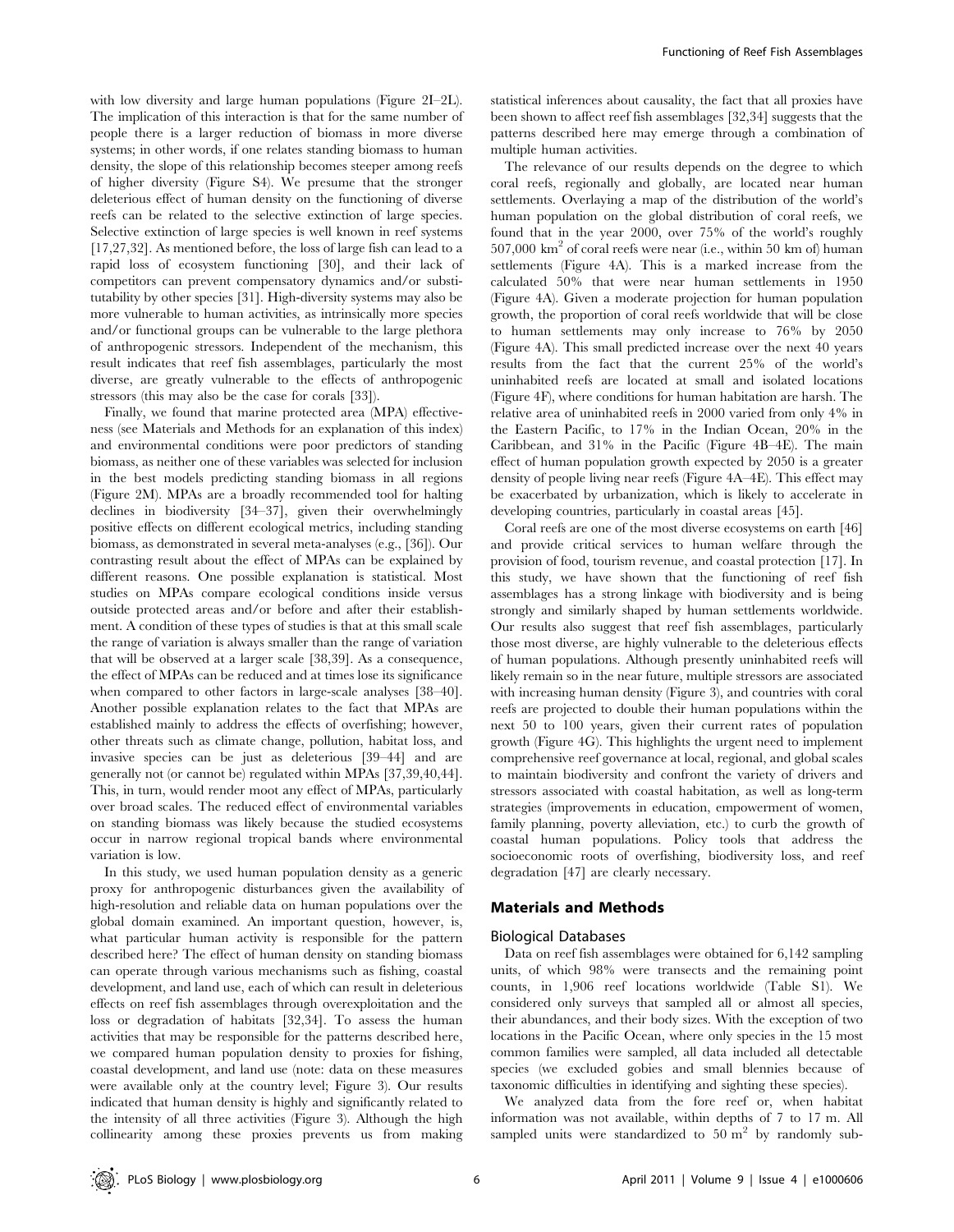

Figure 4. Human habitation of the world's coral reefs. Cumulative proportion of reefs located near human settlements (A) globally and (B-E) regionally. Data on coral reef areas were obtained from the Millennium Coral Reef Mapping Project (http://www.imars.usf.edu/MC/index.html; [37]). Plots in (A–F) are based on the division of the world's coral reefs into  $5\times5$  km cells and the maximum human density occurring within a 50-km radius from the center of each cell. We used each country's growth rate between the years1950 and 2000 and that expected in 2050 under the United Nations Population Division World Population Prospects ''medium variant'' projection (see details at http://esa.un.org/unpp/) to calculate, for each reef cell, human density in 1950 and 2050, respectively. Plot in (F) depicts the proportion of the world's uninhabited coral reefs in the year 2000 (i.e., coral reef cells with zero humans within a 50-km radius) in terms of their distance to the closest human population center and the area of the nearest land. Plot in (G) describes current annual growth rates for countries with coral reefs as reported in the United Nations Population Division World Population Prospects (http://esa.un.org/unpp/). Growth rates that will cause doubling of human populations in  $>$ 100, <100, and <50 years are shaded in grey, blue, and red, respectively. doi:10.1371/journal.pbio.1000606.g004

sampling the individuals occurring within the fraction of the sampled unit that equaled  $50 \text{ m}^2$ . For sites sampled with units smaller than 50  $m^2$ , units were aggregated until the total area sampled equaled 50  $m^2$ . Data on diversity and biomass (see below) were calculated for each sampling unit and averaged at the location level. Because all data were collected by experienced researchers, sampling errors in our census data due to differences among observers are expected to be negligible.

# Assemblage Diversity and Standing Biomass

The global database comprised 2,036 species, all of which were verified taxonomically using Fishbase (http://www.fishbase.org). Biodiversity was calculated as species richness and functional richness (i.e., the number of functional groups resulting from assigning individual fishes to one of seven feeding groups: large predator, piscivore-invertebrate feeder, planktivore, colonial invertebrate feeder, benthic herbivore, omnivore, or detritivore).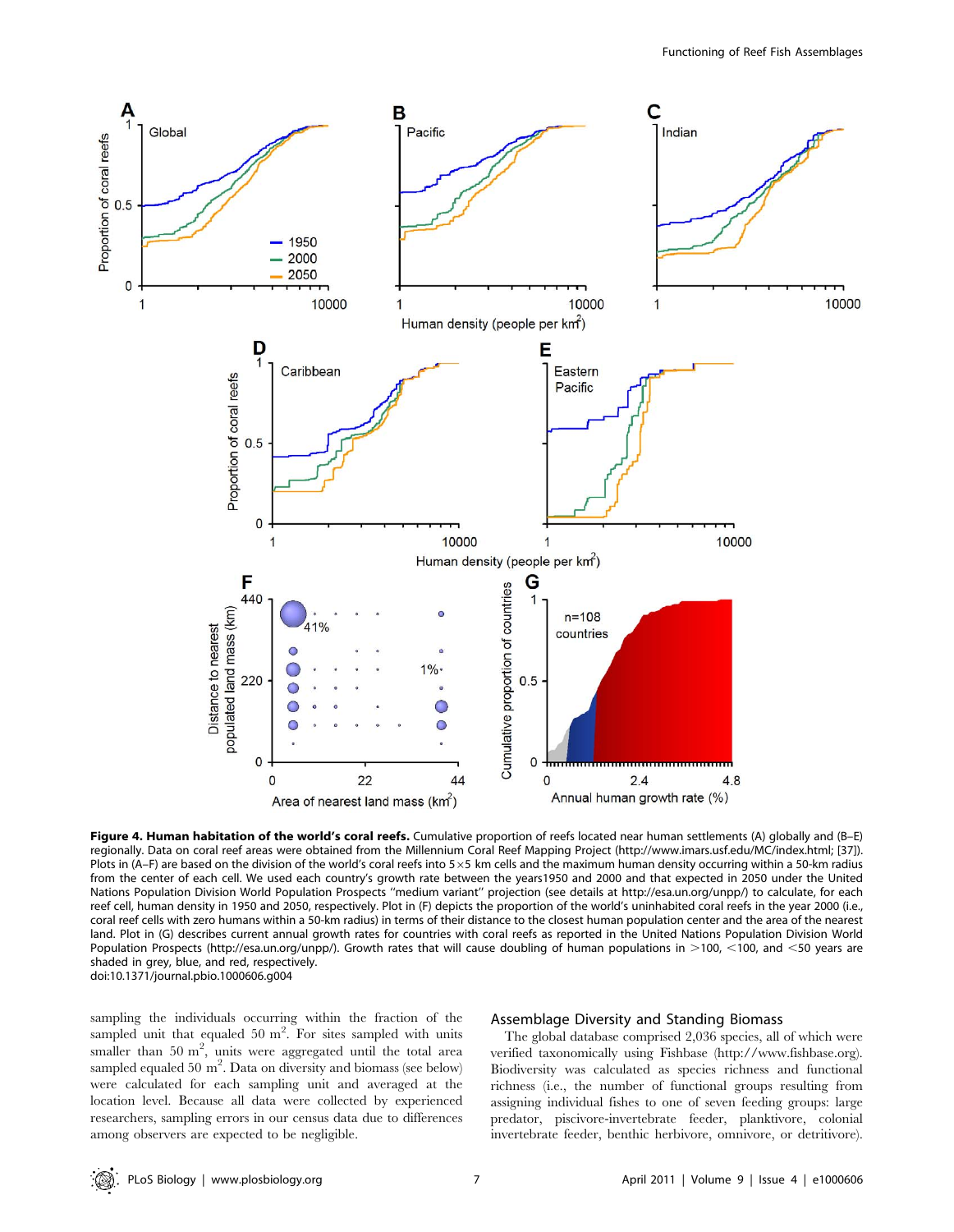Data on food items were primarily obtained from Fishbase and other Internet sources and were used in a classification scheme (see Table S2) to assign each species to a feeding group. For species lacking data on food items, we assigned the most common feeding group of the species in the same genus, or family when no genus data were available. Feeding attributes have been used in contemporary research to assess functional richness in reef fishes, given their relation to energy flow and rates of biomass turnover in the food web [32]. Although we lack data on other traits for most reef fish species, using more elaborate classification schemes and post hoc selection of traits that best predict ecosystems' responses would be expected to yield stronger relationships than the ones reported here [48].

Body mass for individual fishes  $(W)$  was calculated using the allometric length–weight conversion as  $W = aL^b$ , where L is the body length of each individual, and parameters  $a$  and  $b$  are constants for each species (data from http://www.fishbase.org). In turn, standing biomass was quantified as the cumulative weight of fishes in each sampling unit.

#### Anthropogenic and Environmental Databases

For each site, we gathered data on the mean and standard deviation of sea surface temperature (data were collected at 4-km resolution by the AVHRR Pathfinder Version 5 SST Project, which provides annual mean and standard deviation values for the years 1985 to 2001; http://www.nodc.noaa.gov/SatelliteData/pathfin der4km/userguide.html), ocean primary productivity (derived from chlorophyll-a concentrations estimated from remote sensors at a 9 km resolution and averaged between the years 1997 and 2001; http://oceancolor.gsfc.nasa.gov/cgi/l3), reef isolation (calculated as the shortest distance from each site to a continent or any island larger than 10,000 km<sup>2</sup>), reef area (calculated as the area of reefs within a 5-km radius of each site; data source described below), the yearly frequency with which hurricanes of categories 1 to 5 passed within a 50-km radius of each site (data between the years 1990 and 2000 from http://weather.unisys.com/hurricane), the maximum human density occurring within a 25-km radius of each site (data at  $0.25^{\circ}$  cells for the year 2000: http://sedac.ciesin.columbia.edu/ gpw/global.jsp), and an index of MPA effectiveness that integrated protection properties such as the presence of an MPA, the extent of no-take regulations, levels of poaching, size and number of years since the establishment of the MPA, and level of risk due to external threats (source: Mora et al. [37]).

#### Statistical Methods

We used the software Analysis of Moment Structures (AMOS) [49] to fit structural equation models to the relationship between standing biomass and functional richness while considering the covariance between functional richness and abundance and the effects of other variables. We considered all environmental variables as one latent variable that included the simultaneous effect of the mean and standard deviation of sea surface temperature, ocean primary productivity, reef isolation, reef area, and the frequency of hurricanes. We also analyzed the independent effect of MPA effectiveness. Additionally, we tested the effect of human density as a main effect and in interaction with biodiversity. We assessed the interaction between human density and biodiversity to test the prediction that biodiversity offers greater resilience [32] or, conversely, more vulnerability [30,31] to the effects of human stressors. Statistically, this interaction was evaluated by including the interaction term between diversity and human population density (i.e., human density multiplied by diversity) in the structural equation model. Finally, we considered the potential correlation between abundance and functional richness. The outline of the structural equation model is presented in Figure 2M. To avoid overfitting of the models, we implemented a process of selection of variables that improved the overall goodness-of-fit of the structural equation model for each region. We used as metrics of goodness-offit the goodness-of-fit index and the Chi-square divided by the degrees of freedom. The former metric is analogous to the coefficient of determination in regression analysis, with a value of 1 representing perfect fit [49,50]. The latter metric quantifies the tradeoff in the model between fit and parsimony with a ''reasonable good model'' varying between values of 5 and 1 [49]. For each region, we started with the full model (arrows in Figure 2M) and conducted sequential removal of variables that improved fit until the criteria of ''good'' fit defined above was achieved.

#### Supporting Information

Figure S1 Standing biomass as a surrogate of ecosystem processes.

Found at: doi:10.1371/journal.pbio.1000606.s001 (1.25 MB DOC)

Figure S2 Patterns of standing biomass and species and functional richness in coral reef fishes.

Found at: doi:10.1371/journal.pbio.1000606.s002 (0.13 MB DOC)

Figure S3 Effect of the number of individuals on the relationship between diversity and standing biomass.

Found at: doi:10.1371/journal.pbio.1000606.s003 (0.14 MB DOC)

Figure S4 Interpretation of the significant interaction between human density and biodiversity.

Found at: doi:10.1371/journal.pbio.1000606.s004 (0.07 MB DOC)

Figure S5 Changes in standing biomass along gradients of human density and biodiversity.

Found at: doi:10.1371/journal.pbio.1000606.s005 (0.27 MB DOC)

Table S1 Description of the assembled database.

Found at: doi:10.1371/journal.pbio.1000606.s006 (0.05 MB DOC)

Table S2 Scheme for classification of species to functional feeding groups.

Found at: doi:10.1371/journal.pbio.1000606.s007 (0.05 MB DOC)

Table S3 Fit of linear, polynomial, exponential, and power models to the relationship between standing biomass as the dependent variable and functional richness as the independent variable.

Found at: doi:10.1371/journal.pbio.1000606.s008 (0.06 MB DOC)

Table S4 Data used to establish the link between energy consumption and body mass in fishes.

Found at: doi:10.1371/journal.pbio.1000606.s009 (0.25 MB DOC)

Table S5 Data used to establish the link between biomass production and body mass in fishes.

Found at: doi:10.1371/journal.pbio.1000606.s010 (0.10 MB DOC)

# Text S1 Sources of data.

Found at: doi:10.1371/journal.pbio.1000606.s011 (0.07 MB DOC)